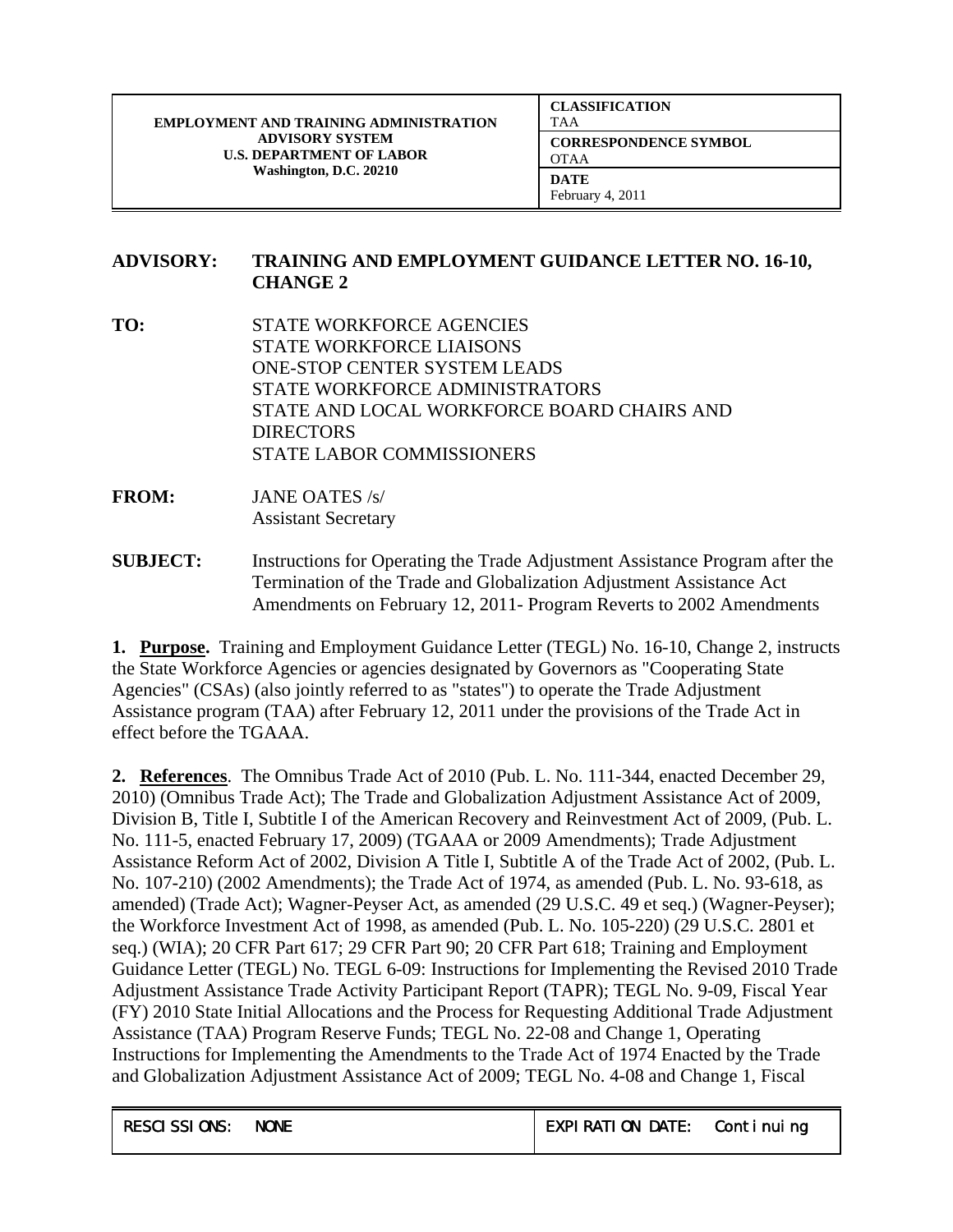Year (FY) 2009 State Supplemental Training Fund Distributions Including Case Management Funds and the Process for Requesting Additional Trade Adjustment Assistance (TAA) Program Reserve Funds; TEGL No. 11-02, Operating Instructions for Implementing the Amendments to the Trade Act of 1974 Enacted by the Trade Act of 2002, and Changes 1, 2, and 3; TEGL No. 2- 03, Interim Operating Instructions for Implementing the Alternative Trade Adjustment Assistance (ATAA) for Older Workers Program Established by the Trade Adjustment Assistance Reform Act of 2002, and Change 1; TEGL No. 5-00, Attachment B, Guidance on Integrating Services under the Trade Act Programs - Trade Adjustment Assistance (TAA) and North American Free Trade Agreement - Transitional Adjustment Assistance (NAFTA-TAA) - with the Services Provided under the Workforce Investment Act (WIA) and the Paperwork Reduction Act of 1995 (P.L. 104-13); and TEGL 16-10, Instructions for Phasing Out Changes to the Trade Act of 1974 Enacted by the Trade and Globalization Adjustment Assistance Act of 2009, and Change 1.

**3. Background.** The TAA program for workers, under chapter 2 of title II of the Trade Act (19 U.S.C. 2271 et seq.), provides adjustment assistance for workers whose jobs have been adversely affected by international trade. The TAA program was first established by the Trade Act of 1974, and has been amended numerous times over the past thirty-seven years. The latest substantive amendments, referred to as the 2009 Amendments, are contained in the TGAAA. Before the 2009 Amendments, the program was operated under the provisions of Trade Act, as amended primarily by the 2002 Amendments.

The Omnibus Trade Act extended the application of the 2009 Amendments for six weeks, through February 12, 2011. After that date, the Act provided for a reversion to the law in effect before the 2009 Amendments, and authorized the appropriation of funds for the Department to carry out the reverted program for one additional year (through February 12, 2012), including a specific provision extending a small component of that program—the alternative TAA program for older workers (ATAA)—for one year (through February 12, 2012). However, the termination provision, if read literally, terminates benefits under the reverted program on the same day it begins. This inconsistency renders the statute ambiguous. To avoid an illogical and absurd result, and reading the Omnibus Trade Act as a whole, the Department interprets the Act as extending the TAA program in effect before the 2009 Amendments after February 12, 2011 through February 12, 2012.

Because February 13, 2011 is a non-business day, the Department of Labor provided notice that it will accept petitions received on or before February 14, 2011 as filed by February 12, 2011, and process these petitions under the certification requirements of the 2009 Amendments. Workers covered by those petitions may be eligible for TAA benefits and services provided under the 2009 Amendments. Petitions received starting February 15, 2011 will be considered filed after the Omnibus Trade Act deadline, and therefore governed under the 2002 Amendments. Workers covered by those petitions may be eligible for TAA benefits provided under the 2002 Amendments, including but not limited to the ATAA wage subsidy for certain reemployed older workers.

**4. Instructions**. In order to implement the expiration provisions of the Omnibus Trade Act, States will serve workers in the TAA program covered by petitions received by the Department after February 14, 2011, under the provisions of the 2002 Amendments, as if the 2009 Amendments never existed. However, recent regulatory changes to program administration and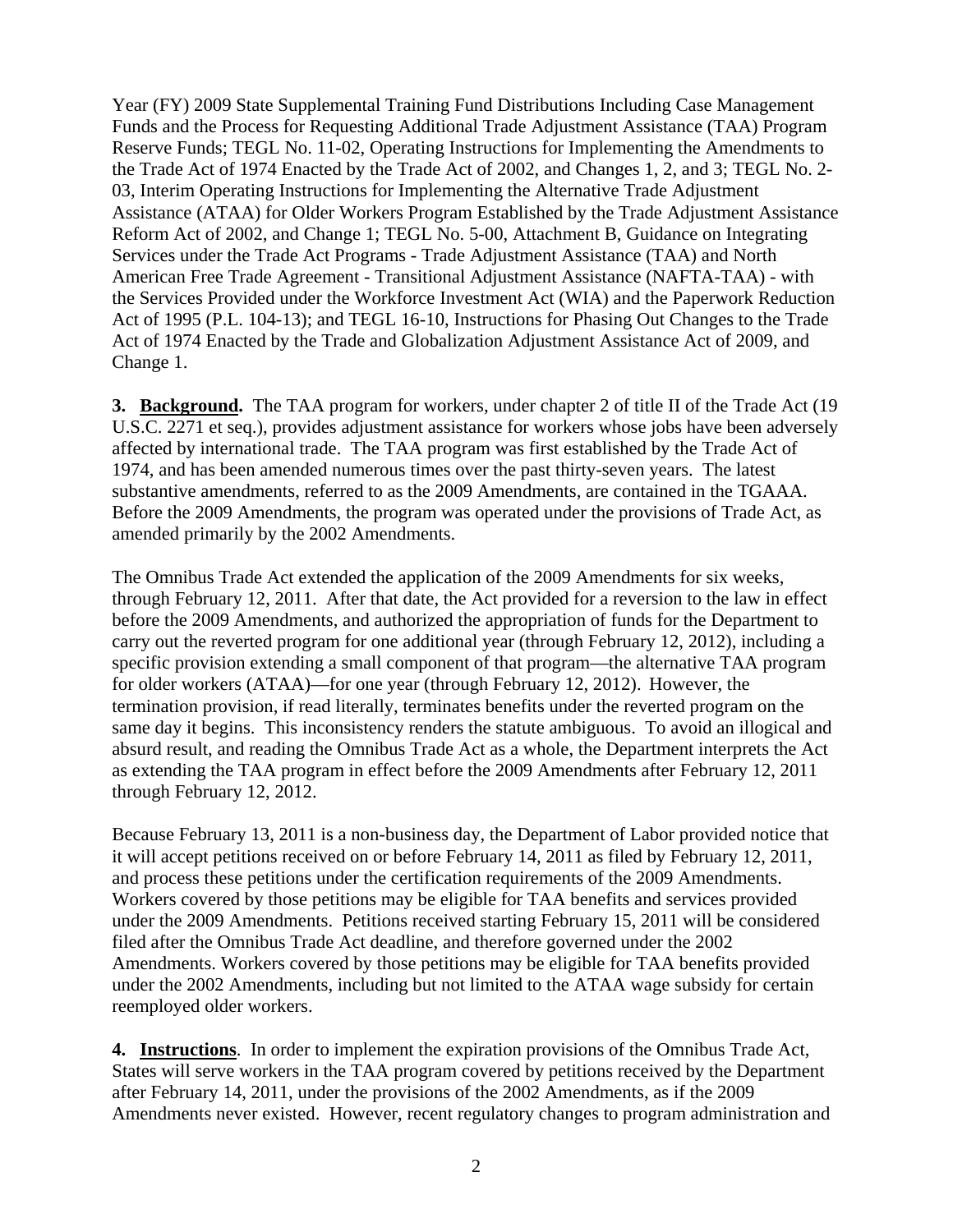funding codified at 29 CFR part 618 and reporting required through the revised TAPR will continue to apply.

In order to help states determine whether either the 2009 Amendments or the 2002 Amendments govern benefits and services for a specific worker, the Department will once again start a new petition number series. Workers covered by the 2002 Amendments before the 2009 Amendments went into effect are identified by petition numbers ranging from 50,000 to 69,999. Workers covered by the 2009 Amendments are identified by petition numbers ranging from 70,000 to 79,999. The Department will identify petitions received after February 14, 2011, and therefore covered under the 2002 Amendments, with petition numbers greater than 80,000. Therefore, as previously described in TEGL No. 16-10, CSAs will be required to manage benefits and services for three distinct cohorts of workers:

- i. Workers covered by petitions filed on or before May 17, 2009, identified by a petition number lower than 70,000. These workers are subject to the provisions of the 2002 Amendments, as implemented in TEGL No. 11-02 and Changes, 1, 2, and 3; TEGL No. 2-03, and Change 1; as well as regulations codified at 20 CFR parts 617 and 618, and 29 CFR part 90.
- ii. Workers covered by petitions filed on or after May 18, 2009, and on or before February 14, 2011, identified by petition numbers between 70,000 and 79,999. These workers are subject to the provisions of the 2009 Amendments as implemented in TEGL No. 22-08 and Change 1; TEGL 16-10 and Change 1; as well as regulations codified at 20 CFR parts 617 and 618, and 29 CFR part 90.
- iii. Workers covered by petitions received after on or after February 15, 2011, identified by a petition number greater than or equal to 80,000. These workers are subject to the provisions of the 2002 Amendments as implemented in TEGL No. 11-02, and Changes 1, 2, and 3; and TEGL No. 2-03, and Change 1; as well as regulations at 20 CFR parts 617 and 618 and 29 CFR part 90.

| <b>Petition is Received by OTAA</b><br><b>Before May 17, 2009</b><br><b>AND</b><br><b>Assigned a Petition Number Equal</b><br>to and Lower than 69,999 | Petition is Received by OTAA On<br>or After May 18, 2009 and On or<br><b>Before February 14, 2011</b><br><b>AND</b><br><b>Assigned a Petition Number</b><br>Between 70,000 and 79,999 | <b>Petition is Received by OTAA</b><br>After February 14, 2011<br><b>AND</b><br><b>Assigned a Petition Number</b><br><b>Greater Than or Equal to 80,000</b> |
|--------------------------------------------------------------------------------------------------------------------------------------------------------|---------------------------------------------------------------------------------------------------------------------------------------------------------------------------------------|-------------------------------------------------------------------------------------------------------------------------------------------------------------|
| Eligible workers are entitled to                                                                                                                       | Eligible workers are entitled to                                                                                                                                                      | Eligible workers are entitled to                                                                                                                            |
| receive TAA benefits and services                                                                                                                      | receive TAA benefits and services                                                                                                                                                     | receive TAA benefits and services                                                                                                                           |
| under the 2002 Amendments                                                                                                                              | under the 2009 Amendments                                                                                                                                                             | under the 2002 Amendments                                                                                                                                   |

In addition, funds designated for expenditure on employment and case management services may only be expended to provide those services for workers covered by the 2009 Amendments. Workers covered by the 2002 Amendments are not entitled to TAA-funded employment and case management services, although states are required to make every reasonable effort to secure those services through other Federal programs.